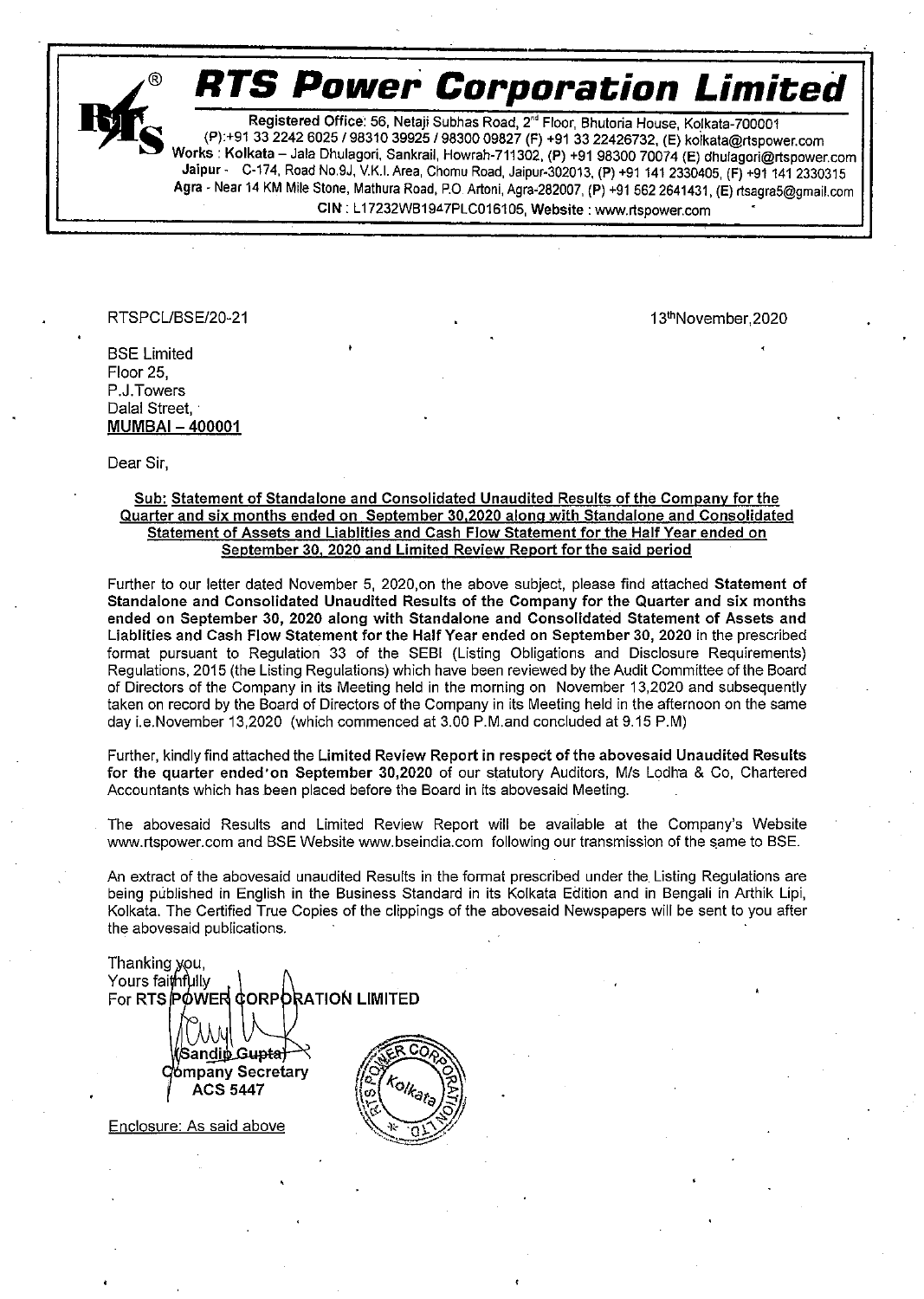14 Government Place East, Kolkata 700 069, India<br>
Telephone : 033-2248-1111/1507/40400000 Telefax : 033-2248-6960  $\sum_{\text{Telefac}}$   $\sum_{\text{The figure 033-2248-6960}}$ 

Chartered Accountants

Independent Auditors' Review Report

The Board of Directors of RTS Power Corporation Limited 56, N.S. Road Kolkata - 700001

- 1. We have reviewed the accompanying statement of Unaudited Financial Results of RTS Power Corporation Limited ("the Company') for the quarter and half year ended September 30, 2020 ("the Statement") being submitted by the Company pursuant to Regulation 33 of the SEB! (Listing Obligations and Disclosure Requirements) Regulations, 2015, as amended (the "Listing Regulations, 2015"). We have initiated the pstatement for identification only.
- This Statement which is the responsibility of the Company's Management and has been approved by the  $2.$ Board of Directors has been prepared in accordance with the recognition and measurement principles laid down in the Indian Accounting Standard 34 "Interim Financial Reporting" ("Ind AS - 34") prescribed under

Section 133 of the Companies Act, 2013 read with relevant rules thereunder and other accounting principles generally accepted in India. Our responsibility is to issue a report on the Statement based on our review.

> For Lodha & Co, Chartered Accountants Firm's ICAI Registration No. 301051E  $\rightarrow$ **The Common**

- We conducted our review in accordance with the Standard on Review Engagement (SRE) 2410 "Review of  $3_{\cdot}$ Interim Financial Information Performed by the Independent Auditor of the Entity" issued by the Institute of Chartered Accountants of India. This standard requires that we plan and perform the review to obtain moderate assurance as to whether the statement is free of material misstatement. A review is limited primarily to inquiries of the Company personnel and analytical procedures applied to financial data and thus provide less assurance than an audit. We have not performed an audit and accordingly, we do not express an audit opinion.
- Based on review conducted as above, we report that, nothing has come to our attention that causes us to 4. believe that the accompanying statement of the unaudited financial results read with notes thereon, prepared in accordance with aforesaid Indian Accounting Standard and other recognized accounting practices and policies generally accepted in india, has not disclosed the information required to be disclosed in terms of Regulation 33 of the SEBI ( Listing Obligations and Disclosure Requirements) Regulations, 2015 including the manner in which it is to be disclosed, or that it contains any material misstatement.





Membership No. 055104 UDIN: 20055104AAAAEK9017

Place : Kolkata Date: November 13, 2020

Kolkata) Mumbai New Delhi Chennai Hyderabad laipur

~ 4 —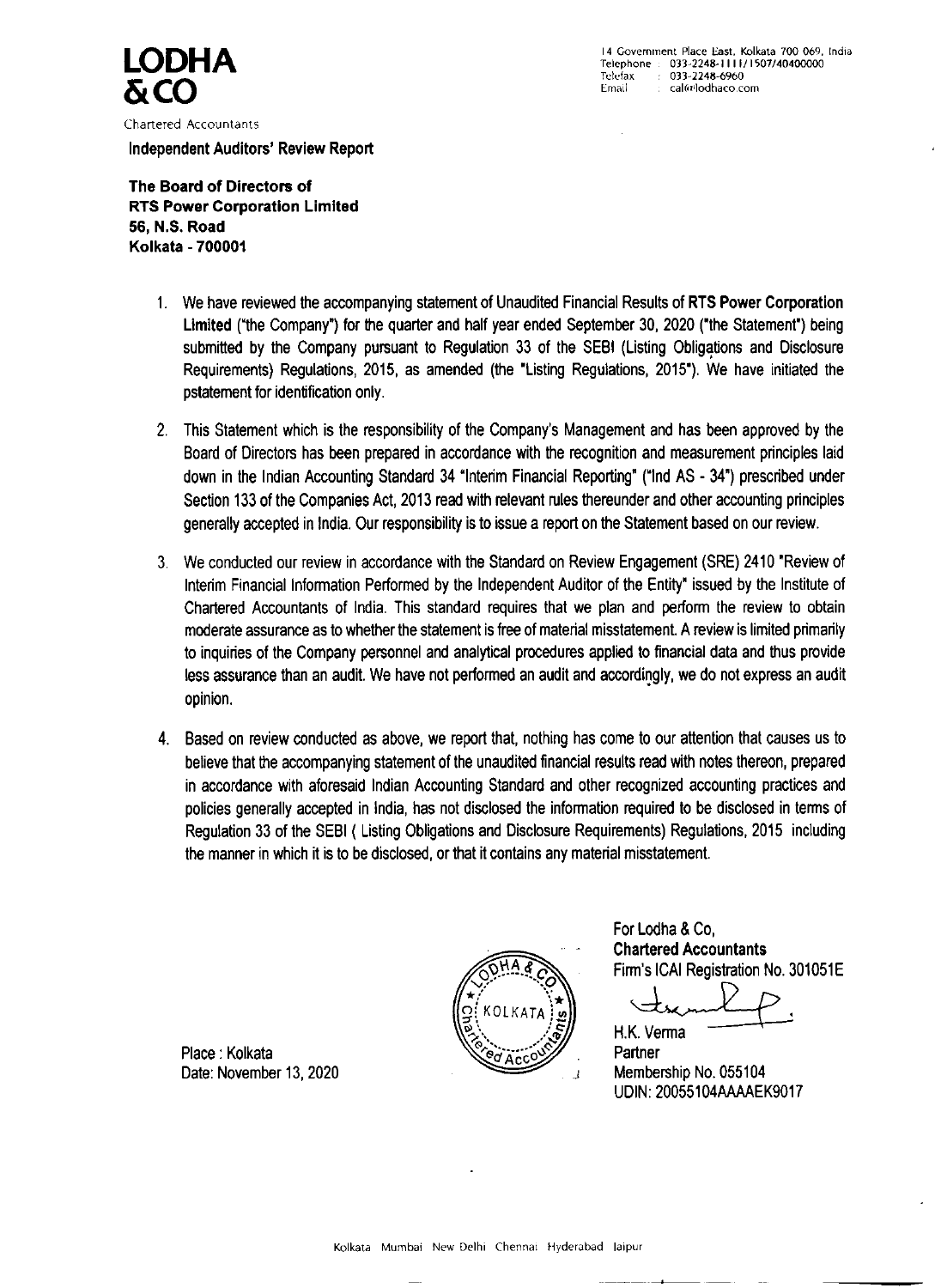### **RTS Power Corporation Umited** CIN: L17232WB1947PLC016105 Registered Office: 56, Netajl Subash Road, Kolkata- 700 001 Tel. No.: (033)2242-6025 ; Fax:(033) 2242-6732 Website: www.rtspower.com E-mail: headoffice@rtspower.com

 $\sim$ 

 $\ddot{\phantom{0}}$ 

 $\mathcal{L}_{\mathcal{A}}$ 

Statement of Un-Audited Standalone Financial Results for the Quarter and Six months ended 30th September, 2020

(Rupees in Lakhs)

 $\bullet$ 

 $\mathbf{r}$ 

 $\mathbf{r}$ 

 $\bullet$ 

| SL. |                                                                                     |            | <b>QUARTER ENDED</b> |            |            | HALF YEAR ENDED  | YEAR ENDED                             |
|-----|-------------------------------------------------------------------------------------|------------|----------------------|------------|------------|------------------|----------------------------------------|
| NO. | <b>PARTICULARS</b>                                                                  | 30.09.2020 | 30.06.2020           | 30.09.2019 | 30.09.2020 | 30.09.2019       | 31.03.2020                             |
|     |                                                                                     | Unaudited  | <b>Unaudited</b>     | Unaudited  | Unaudited  | <b>Unaudited</b> | Audited                                |
|     | t Revenue from Operations                                                           | 2,096.04   | 1413.20              | 2,598.39   | 3,509.24   | 7,042.48         | 11,227.07                              |
|     | (I)Other Income                                                                     | 255.87     | 57.60]               | 43.52      | 313.47     | 96.58            | 202.21                                 |
|     | III Total Income (H-II)                                                             | 2,351.91   | 1,470.80             | 2,641.91   | 3,822.71   | 7,139.06         | 11,429.28                              |
|     | <b>IV Expenses</b>                                                                  |            |                      |            |            |                  |                                        |
|     | <b>Cost of Materials Consumed</b>                                                   | 1,319.82   | 604.62               | 1,671.29   | 1,924.44   | 4,246.02         | 6,964.23                               |
|     | Changes in inventories of Finished Goods, Stock -in- Trade and Work-In-Progress     | 919.35     | 115.93               | 521.65     | 435.28     | 836.22           | 1136.50                                |
|     | <b>Employee Benefits Expense</b>                                                    | 69.21      | 52.78                | 85.95      | 121.99     | 177.25           | 358.90                                 |
|     | Finance Costs                                                                       | 42.15      | 55.04                | 60.94      | 97.19      | 174.59           | 284,78                                 |
|     | Depreciation and Amortization Expense                                               | 61.29      | 63.06                | 71.31      | 124.35     | 141.81           | 250.00                                 |
|     | Other Expenses                                                                      | 305.82     | 423.35               | 194.66     | 729.17     | 1,056.62         | 2,107.67                               |
|     | Total Expenses {IV}                                                                 | 2,117.64   | 1314.78              | 2605.80    | 3,432.42   | 6632.51          | 11,107.08                              |
|     | V Profit before tax (III-IV)                                                        | 234.27     | 156.02               | 36.11      | 390.29     | 506.55           | 327.20                                 |
|     | VI Tax Expense:                                                                     |            |                      |            |            |                  |                                        |
|     | (1) Corrent Tax                                                                     | 13.18      | 35.95                | 20.80      | 49.13      | 162.00           | 188.28                                 |
|     | (2) Deferred Tax charge/(Credit)                                                    | 45.79      | 3.31                 | (15.08)    | 49.10      | (32.60)          | (1047.17)                              |
|     | VII Profit for the period (V-VI)                                                    | 175.30     | 116.76               | 30.39      | 292.06     | 377.15           | 1186.09                                |
|     | VIII Other Comprehensive Income                                                     |            |                      |            |            |                  |                                        |
|     | (i) Items that will not be reclassified to Profit or loss                           | 0.06       | 0.05                 | (0.52)     | 0.11       | (1.03)           | 19.06                                  |
|     | (ii) income tax relating to literns that will not be reclassified to Profit or loss | (0.01)     | [0.01]               | 0.15       | (0.02)     | 0.29             | 15.04                                  |
|     | Other Comprehensive Income For the Period <u>, net of tax-</u>                      | 0.05       | 0.04                 | (0.37)     | 0.09       | (0.74)           | 34.10                                  |
|     | Total Comprehensive Income for the Period comprising profit and other comprehensive |            |                      |            | 292.15     | 376.41           | 1220.19                                |
|     | IX (Income for the period (VII+VIII)                                                | 175.35     | 116.80               | 30.02      | 916.85     |                  | 916.85                                 |
|     | X Paid-up equity share capital (Face Value of Rs. 10 per share)                     | 916.85     | 916.85               | 916.85     |            | 915.85           |                                        |
| XI] | <b>Other Equity</b>                                                                 |            |                      |            |            |                  | 11518.10<br>KAs at 31st March<br>(2020 |
|     | XIII Earnings Per share (EPS) of Rs 10 each (not annualised)                        |            |                      |            |            |                  |                                        |
|     | ([1]<br>Basic (Rs.)                                                                 | 1.91       | 1.27                 | 0.33       | 3.19       | 4.11             | 12.94                                  |
|     | }(2)<br>Diluted (Rs.)                                                               | 1.91       | 1.27                 | 0.33       | 3.19       | 4.11             | 12.94                                  |



 $\mathcal{A}^{\mathcal{A}}$  and  $\mathcal{A}^{\mathcal{A}}$ 

 $\sim 100$ 

 $\sim 100$  km s  $^{-1}$ 

 $\sim 3\%$ 



 $\alpha$  -  $\alpha$  -  $\alpha$  -  $\alpha$  -  $\alpha$ 

 $\mathcal{F}(\mathcal{A})$  .  $\sim 100$  $\langle \bullet \rangle$  .

 $\mathcal{L}_{\text{max}}$  and  $\mathcal{L}_{\text{max}}$  and  $\mathcal{L}_{\text{max}}$ 

 $\bullet$ 

 $\sim$   $\sim$  $\epsilon = 4$  and  $\bullet$  $\mathcal{L}(\mathcal{L})$  and  $\mathcal{L}(\mathcal{L})$  are the set of the set of the set of the  $\mathcal{L}(\mathcal{L})$ 

 $\mathcal{L}_{\text{max}}(\mathbf{r})$  $\sim 10^{-11}$ 

 $\mathcal{L}(\mathcal{L}^{\mathcal{L}}(\mathcal{L}^{\mathcal{L}}(\mathcal{L}^{\mathcal{L}}(\mathcal{L}^{\mathcal{L}}(\mathcal{L}^{\mathcal{L}}(\mathcal{L}^{\mathcal{L}}(\mathcal{L}^{\mathcal{L}}(\mathcal{L}^{\mathcal{L}}(\mathcal{L}^{\mathcal{L}}(\mathcal{L}^{\mathcal{L}}(\mathcal{L}^{\mathcal{L}}(\mathcal{L}^{\mathcal{L}}(\mathcal{L}^{\mathcal{L}}(\mathcal{L}^{\mathcal{L}}(\mathcal{L}^{\mathcal{L}}(\mathcal{L}^{\mathcal{L}}(\mathcal{L}$ 

 $\mathcal{L} = \{ \mathbf{z}_1, \ldots, \mathbf{z}_N \}$ 

 $\mathcal{F}^{\pm}$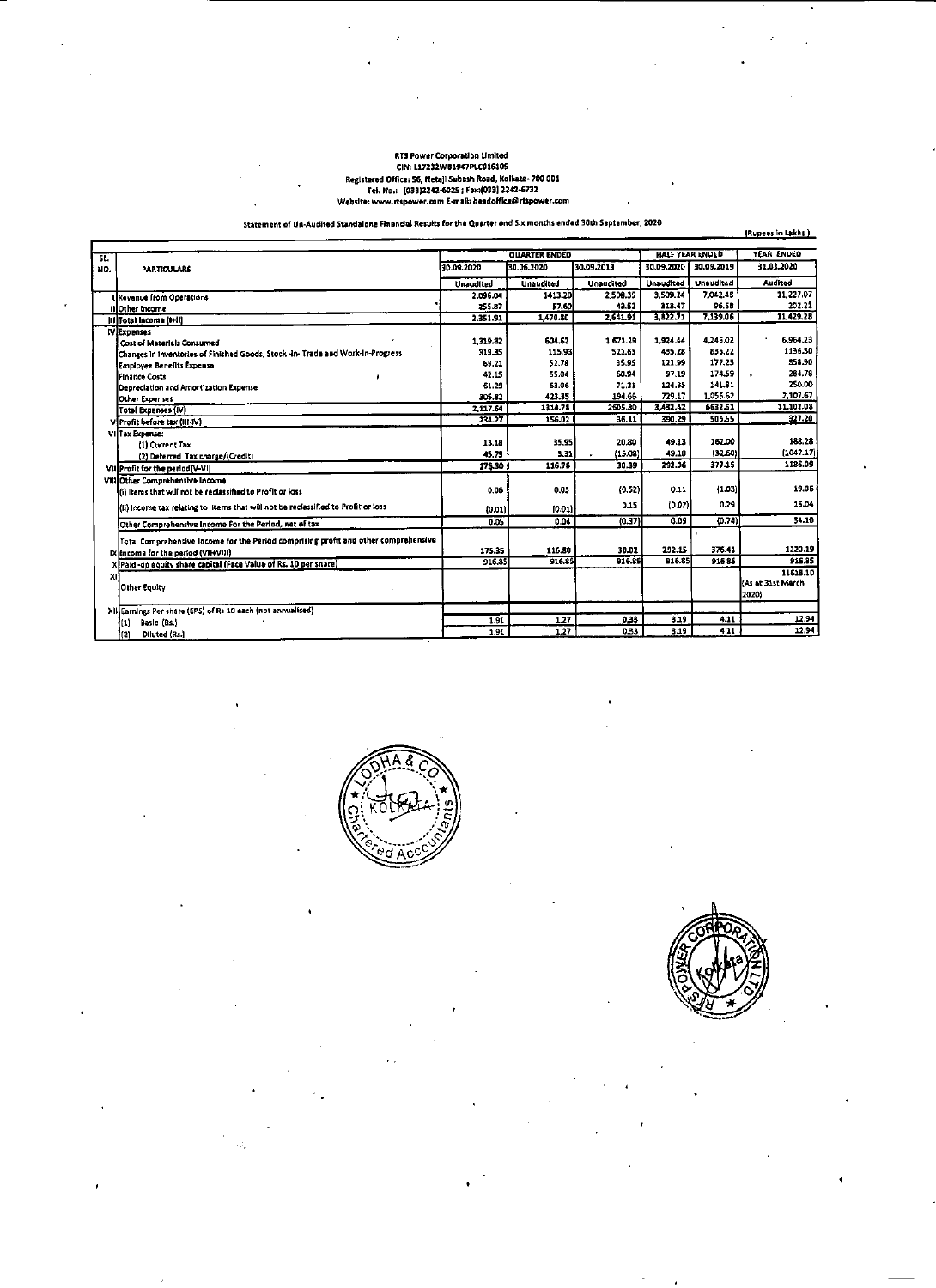# RTS Power Corporation Limited Note 1 RTS Powe<br>STATEMEN STATEMENT OF STANDALONE ASSETS AND LIABILITIES



|                                                       | As at September<br>30, 2020 | As at March 31,<br>2020 |
|-------------------------------------------------------|-----------------------------|-------------------------|
| <b>Particulars</b>                                    | (Un-Audited)                | (Audited)               |
| <b>IASSETS</b>                                        |                             |                         |
|                                                       |                             |                         |
| (1) Non-Current Assets                                | 8,635.39                    | 8,765.03                |
| (a) Property, Plant and Equipment                     | 25.52                       | 23.81                   |
| (b) Capital Work in Progress                          |                             | 0.73                    |
| (c) Investment Property                               | 0.73                        |                         |
| (d) Other Intangible assets                           | 11.85                       | 10.86                   |
| (e) Financial Assets                                  |                             |                         |
| (i) Investments                                       | 536.62                      | 536.62                  |
|                                                       | 1,196.89                    | 340.51                  |
| (ii) Other Financial Assets                           | 27.35                       | 61.14                   |
| (f) Non Current Tax Assets(Net)                       | 3.75                        | 3.75                    |
| (g) Other non-current assets                          | 10,438.10                   | 9,742.45                |
| Total Non Current Assets                              |                             |                         |
| (2) Current Assets                                    |                             |                         |
| (a) Inventories                                       | 1,868.81                    | 2,329.06                |
| (b) Financial Assets                                  |                             |                         |
|                                                       | 685.14                      | 523.27                  |
| {(i) investments                                      | 4,574.34                    | 3,994.43                |
| (ii) Trade receivables                                | 298.14                      | 93.10                   |
| (iii) Cash and cash Equivalents                       |                             |                         |
| (iv) Other Bank balances                              | 493.14                      | 508.94                  |
| $\mathbf{v}$ ) Loans                                  | 0.36                        | 0.76                    |
|                                                       | 51.57                       | 43.35                   |
| (vi) Other Financial Assets                           | 254.37                      | 286.67                  |
| (c) Other current assets                              | 8,225.87                    | 7,779.58                |
| <b>Total Current Assets</b>                           |                             |                         |
| Total Assets                                          | 18,663.97                   | 17,522.03               |
|                                                       |                             |                         |
| <b>EQUITY AND LIABILITIES</b>                         |                             |                         |
| Equity                                                |                             | 916.85                  |
| (a) Equity Share Capital                              | 916.85                      |                         |
| (b) Other Equity                                      | 11,910.25                   | 11,618.10               |
| Total Equity                                          | 12,827.10                   | 12,534.95               |
|                                                       |                             |                         |
| <b>Liabilities</b>                                    |                             |                         |
| (1) Non-current liabilites                            |                             |                         |
| ((a) Financial Liabilities                            |                             |                         |
|                                                       | 186.86                      | 35.34                   |
| (i) Borrowings                                        | 204.26                      | 344.85                  |
| (ii) Other Financial liabilities                      | 48.43                       | 48.54                   |
| (b) Provisions                                        |                             | 1,708.86                |
| $(c)$ Deferred Tax Liabilities $(Net)$                | 1,757.98                    |                         |
| (d) Other Non Current Liabilities                     | 0.04                        | 0.04                    |
| Total Non-current liabilites                          | 2,197.57                    | 2,137.63                |
|                                                       |                             |                         |
| (2) Current Ilabilities<br>(a) Financial Liabilities  |                             |                         |
|                                                       | 1,806.51                    | 632.16                  |
| (i) Borrowings                                        |                             |                         |
| (ii) Trade payables                                   |                             |                         |
| Total outstanding dues to micro enterprises and small |                             | 71.41<br>2.24           |
| enterprises and                                       |                             |                         |
| Total outstanding dues of creditors other than micro- | 1,660.26                    | 1,902.12                |
| enterprises and small enterprises                     | 23.05                       | 53.98                   |
| (iii) Other financial llabilities                     | 135.55                      | 181.65                  |
| (b) Other current liabilities                         |                             | 8.13                    |
| (c) Provisions                                        | 11.69                       |                         |
| (d) Current tax Liabilities (Net)                     |                             |                         |
| Total Current Liabilities                             | 3,639.30                    | 2,849.45                |
|                                                       |                             |                         |
|                                                       |                             | 4,987.08<br>5,836.87    |
| <b>Total Liabilities</b>                              | 18,663.97                   | 17,522.03               |



**Contractor** 

 $\sim 10^{-4}$ 

 $\blacksquare$ 

**Contractor**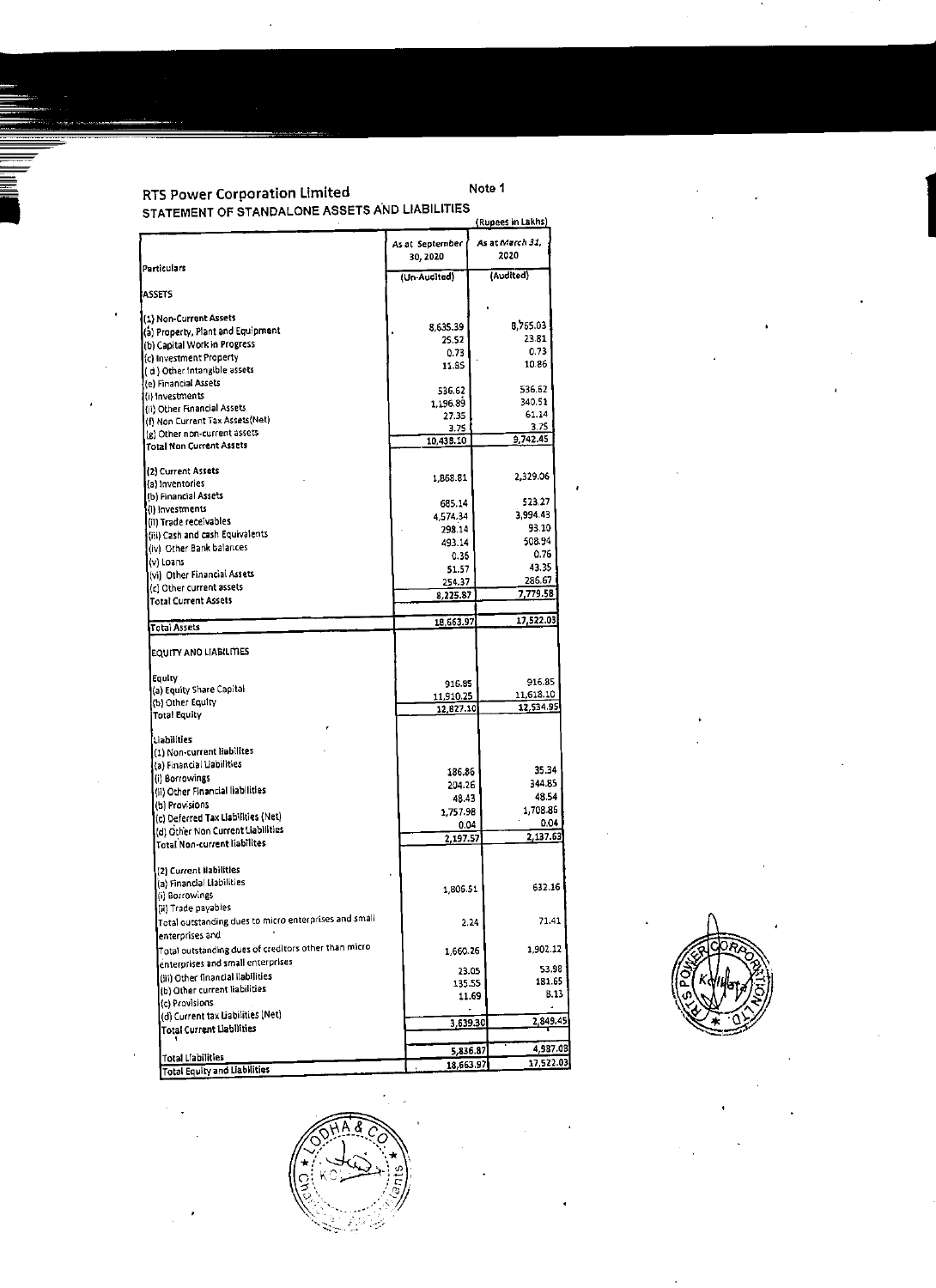## Unaudited Statement of Standalone Cash Flows for the Half year ended September 30, 2020

A.

a<br>Literature de debied

| Particulars                                                      | Half year ended september 30, 2020 |          | Half year ended september 30, 2019 | (vabest ruskus) |
|------------------------------------------------------------------|------------------------------------|----------|------------------------------------|-----------------|
| A. CASH FLOW FROM OPERATING ACTIVITIES                           |                                    |          |                                    |                 |
| NET PROFIT BEFORE TAX                                            |                                    | 390.29   |                                    |                 |
| ADJUSTMENTS FOR -                                                |                                    |          |                                    | 506.55          |
| Depreclation and Amortisation Expense                            | 124.35                             |          | 141.81                             |                 |
| Einance Costs                                                    | 97.19                              |          |                                    |                 |
| Dividend income                                                  | (6.08)                             |          | 174.59                             |                 |
| Profit on sale of Property, Plant and Equipment                  |                                    |          | (2.51)                             |                 |
| Interest income                                                  | (48.98)                            |          | (0.64)                             |                 |
| lloss on sale of Investments                                     | 42.51                              |          | (49.05)                            |                 |
| Allowances for Doubtful Trade Receivables                        | 201.77                             |          | (4.67)                             |                 |
| Sundry Balances Written off                                      |                                    |          | 210.14                             |                 |
| (Gain)/Loss on Fair Valuation of Financial Instruments           | (209.31)                           |          | 0.20                               |                 |
|                                                                  |                                    |          | 17.95                              |                 |
| <b>IOPERATING PROFIT BEFORE WORKING CAPITAL CHANGES</b>          |                                    | 201.45   |                                    | 487.82          |
| ADJUSTMENTS FOR -                                                |                                    | 591.74   |                                    | 994.37          |
| Trade and other receivables                                      |                                    |          |                                    |                 |
| <b>Inventories</b>                                               | (781.68)                           |          | 2,774.05                           |                 |
| Loans and Advances                                               | 460.25                             |          | 90B.55                             |                 |
| Trade Payables and Other Liabilities                             | 23.77                              |          | (27.88)                            |                 |
| CASH GENERATED FROM OPERATIONS                                   | (519.89)                           | (817.55) | (2,905.59)                         | 749.13          |
| JOirect Taxes (Paid)/ Refund                                     |                                    | (225.81) |                                    | 1,743.49        |
|                                                                  |                                    | (15.33)  |                                    | 10.57           |
| [NET CASH FLOW FROM/ (USED) IN OPERATING ACTIVITIES              |                                    | (241.14) |                                    | 1,754.07        |
|                                                                  |                                    |          |                                    |                 |
| <b>B. CASH FLOW FROM INVESTING ACTIVITIES:</b>                   |                                    |          |                                    |                 |
| Purchase of Property, Plant and Equipment (Net)                  | (2.59)                             |          | (143.99)                           |                 |
| Interest Received                                                | 48.97                              |          | 51,44                              |                 |
| Bank Deposits having maturity more than three months             | 15.12                              |          | (175.58)                           |                 |
| Purchase of Investments ( Net)                                   | 4.93                               |          | (208.41)                           |                 |
| Dividend Received                                                | 6.08                               |          | 2.51                               |                 |
| Loan to Subsidiary                                               | [855.00]                           |          |                                    |                 |
| <b>INET CASH FLOW FROM/(USED) IN INVESTING ACTIVITIES</b>        |                                    | (782.49) |                                    | (474.03)        |
|                                                                  |                                    |          |                                    |                 |
| IC. CASH FLOW FROM FINANCING ACTIVITIES                          |                                    |          |                                    |                 |
|                                                                  |                                    |          |                                    |                 |
| finterest Paid                                                   | (97.19)                            |          |                                    |                 |
| Proceeds/ (repayment) of Borrowings from Bank (net)              | 1388.08                            |          | ${153.59}$                         |                 |
| Proceeds/ (repayment) of Borrowings from Related Parties (net)   | (62.22)                            |          | (1, 309.74)                        |                 |
| Proceeds/ (repayment) of Borrowings from Bodies corporate (net)  |                                    |          | (207, 40)                          |                 |
|                                                                  |                                    |          |                                    |                 |
| INET CASH FLOW FROM/(USED) IN FINANCING ACTIVITIES               |                                    | 1228.67  |                                    | (1,670.73)      |
|                                                                  |                                    |          |                                    |                 |
| $[NET INCREASE / (DECREASE) IN CASH & CASH EQUIVALENTS (A+B+C)]$ |                                    | 205.04   |                                    | (390.69)        |
| Cash and Cash Equivalents as at the beginning of the period      |                                    | 93.10    |                                    | 633.87          |
| Cash and Cash Equivalents as at the end of the period            |                                    | 298.14   |                                    | 243.18          |
|                                                                  |                                    |          |                                    |                 |

Note 2

÷

 $\bullet$ 



 $\star^{\prime}$ 

۰

 $\bullet$ 







 $\sim 10$ 

 $\mathcal{O}(\mathcal{O}_\mathcal{O})$ 

 $\sim 100$  km s  $^{-1}$ 

 $\label{eq:2.1} \frac{1}{\sqrt{2\pi}}\int_{0}^{\infty}\frac{1}{\sqrt{2\pi}}\left(\frac{1}{\sqrt{2\pi}}\right)^{2\alpha} \frac{1}{\sqrt{2\pi}}\int_{0}^{\infty}\frac{1}{\sqrt{2\pi}}\left(\frac{1}{\sqrt{2\pi}}\right)^{\alpha} \frac{1}{\sqrt{2\pi}}\frac{1}{\sqrt{2\pi}}\int_{0}^{\infty}\frac{1}{\sqrt{2\pi}}\frac{1}{\sqrt{2\pi}}\frac{1}{\sqrt{2\pi}}\frac{1}{\sqrt{2\pi}}\frac{1}{\sqrt{2\pi}}\frac{1}{\sqrt{2\$ 

the contract of the contract of 

 $\mathcal{L}_{\text{max}}$  , where  $\mathcal{L}_{\text{max}}$ 

 $\mathcal{L}^{(1,2)}$  and  $\mathcal{L}^{(1,2)}$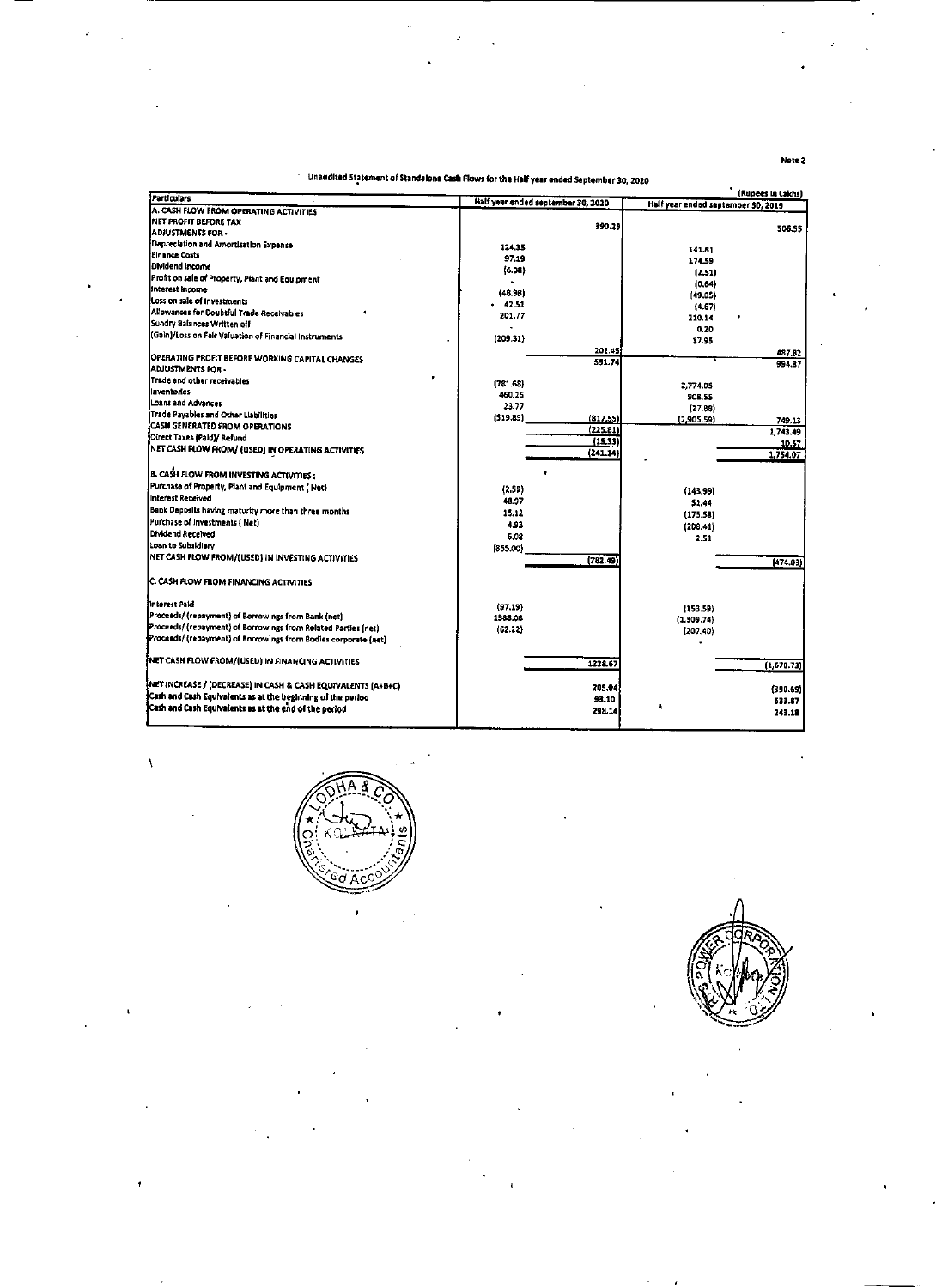#### Notes:

3 The above unaudited standalone financial results for the quarter and Six months anded 30th September, 2020 alongwith Notes thereupon were reviewed by the Audit Committee and thereafter, approved by the Board of Directors and were taken on record at their meeting held on 13th of November, 2020.The Statutory auditors have carried out a Limited Review on the above Financial results for the quarter and Six months ended 30th September 2020.  $\mathbf{L}$ 

 $\mathcal{L}_{\mathcal{A}}$ 

4 Segment wise Revenue, Results, Assets and Liabilities are as follows:

|                                                          |            |                      |                  |           |                       | (Rupees in Lakhs) |
|----------------------------------------------------------|------------|----------------------|------------------|-----------|-----------------------|-------------------|
|                                                          |            | <b>QUARTER ENDED</b> |                  |           |                       | YEAR ENDED        |
|                                                          | 30.09.2020 | 30.06.2020           | 30.09.2019       |           | 30.09.2020 30.09.2019 | 31.03.2020        |
|                                                          | Unaudited  | Unaudited            | <b>Unaudited</b> |           | Unaudited   Unaudited | Audited           |
| ٠<br>Segment Revenue<br>А.                               |            |                      |                  |           |                       |                   |
| (A) Electrical Goods                                     | 2,078.06   | 1,392.23             | 2,565.72         | 3,470.29  | 6,974.92              | .11.140.90        |
| (B) Wind Energy                                          | 17,98      | 20.97                | 32.67            | 38.95     | 67.56                 | 86.17             |
| Revenue from operations and interdivisional Transfer     | 2,096.04   | 1,413.20             | 2,598.39         | 3,509.24  | 7,042.48              | 11,227.07         |
| Segments Results<br>В.                                   |            |                      |                  |           |                       |                   |
| (A) Electrical Goods                                     | 104.11     | 213.05               | 131.76           | 317.16    | 720.24                | 919.86            |
| (8) Wind Energy                                          | 3.84       | 12.94                | 16.64            | 16.78     | 38.42                 | 40.63             |
| Sub Total                                                | 107.95     | 225.99               | 148.40           | 333.94    | 758.66                | 960.49            |
| Less:                                                    |            |                      |                  |           |                       |                   |
| <b>Finance Costs</b>                                     | 42.15      | 55.04                | 60.94            | 97.19     | 174.59                | 284.78            |
| Other Unaliocable Expenditure, net of unaliocable income | (168.47)   | 14.93                | 51.35            | (153.54)  | 77.52                 | 348.51            |
| Total Profit Before Tax                                  | 234.27     | 156.02               | 36.11            | 390.29    | 506.55                | 327.20            |
| Segment Assets<br>С.                                     |            |                      |                  |           |                       |                   |
| (A) Electrical Goods                                     | 14,640,59  | 14,830.75            | 15, 599.05       | 14,640.59 | 15,599.05             | 14,708.75         |
| (B) Wind Emergy                                          | 253,67     | 250.42               | 273.84           | 253.67    | 273.84                | 241.88            |
| (C) Unallocated                                          | 3,769.71   | 2,775.92             | 2,447.87         | 3,769.71  | 2,447.87              | 2,571.40          |
| <b>Total Segment Assets</b>                              | 18,663.97  | 17,857.09            | 18,320.76        | 18,663.97 | 18,320.76             | 17,522.03         |
| Segment Liabilities<br>D.                                |            |                      |                  |           |                       |                   |
| (A) Electrical Goods                                     | 3,784.15   | 3,084.55             | 3324.71          | 3,784.15  | 3324.71               | 3,131,73          |
| (B) Wind Energy                                          | 4.34       | 0.02                 | 4.85             | 4.34      | 4.85                  | 0.23              |
| (C)Unallocated                                           | 2,048.38   | 2,120.77             | 3,300.03         | 2,048.38  | 3,300.03              | 1,855.12          |
| <b>Total Segment Liabilties</b>                          | 5,836.87   | 5,205.34             | 6,629.59         | 5,836.87  | 6,629.59              | 4,987.08          |

The Company, consequent to the outoreak of COVID-19 has considered internal and external information while malizing various estimates and making assumptions to its miencial statements. including the carrying value of various current and non-current assets and no material impact in financial results are expected to arise. The actual impact of global health pandemic is dependent upon future development, including policies and measures announced by the Government. The company will continue to closely monitor the variations in the circumstances, and the same will be taken into consideration when it crystalizes.

6 Previous period's figures have been regrouped by the Company, wherever necessary.

Place: Kolkata Date: 13th November, 2020



Power Corporation Limited FOR ETS

ilddharth Bhuto

DIN: 00609233 Whole Time Director



 $\overline{\mathbf{1}}$ 

 $\mathcal{L}^{\mathcal{L}}$ 

 $\blacksquare$ 

 $\mathcal{L}(\mathcal{L}(\mathcal{L}))$  and  $\mathcal{L}(\mathcal{L}(\mathcal{L}))$  . The contribution of the contribution of  $\mathcal{L}(\mathcal{L})$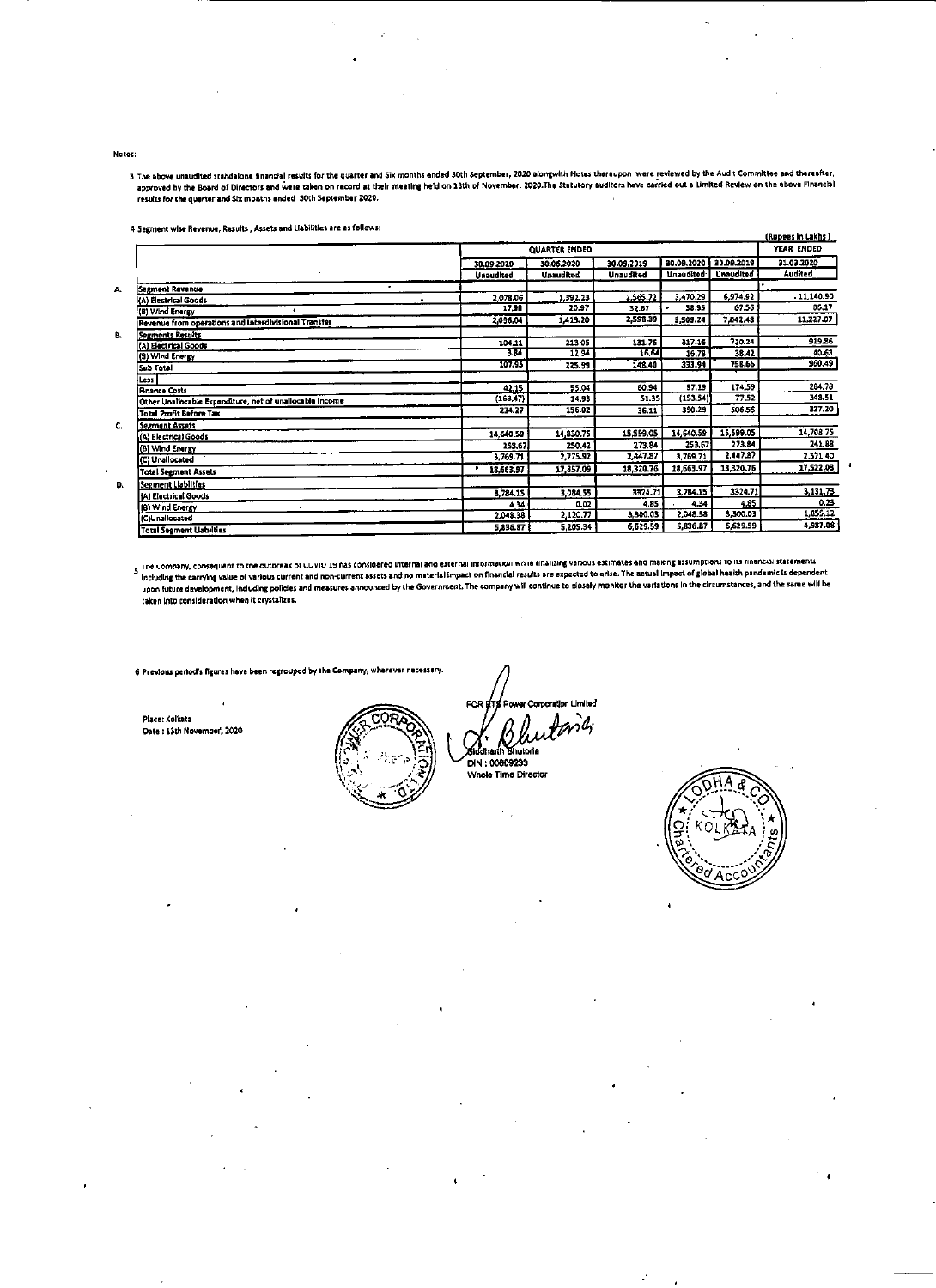Chartered Accountants

 $\text{LODHA}$  14 Government Place East, Kolkata 700 069, India<br>Telephone : 033-2248-1113/1507/40400000 Telephone : 033-2248-1114/1507/40400000 Telefax : 033-2248-6960 Email : 033-2240-0700<br>Email : cal@lodhaco.com

Independent Auditors' Review Report

The Board of Directors RTS Power Corporation Limited 56, N.S. Road Kolkata ~ 700001

> We also performed procedures in accordance with the circular issued by the SEBI under Regulation 33 (8) of the SEBI (Listing Obligations and Disclosure Requirements) Regulations, 2015, as amended, to the extent applicable.

- 1. We have reviewed the accompanying statement of Consolidated Unaudited Financial Results together with notes thereon of RTS Power Corporation Limited ("the Parent") and its subsidiaries (the Parent and its subsidiaries together referred to as "the Group'), and its share of the net profit/(loss) after tax, Other Comprehensive Income and total comprehensive income/loss for the Quarter and Half Year ended September 30, 2020 ("the Statement'), being submitted by the Parent pursuant to the requirement of Regulation 33 of the Securities and Exchange Board of India (Listing Obligations and Disclosure Requirements) Regulations, 2015, as amended ('the Listing Regulation 2015").
- 2. This Statement, which is the responsibility of the Parent's Management and approved by the Parent's Board of Directors, has been prepared in accordance with the recognition and measurement principles laid down in Indian Accounting Standard 34 "Interim Financial Reporting" ("Ind AS 34"), prescribed under Section 133 of the Companies Act, 2013, and other accounting principles generally accepted in India. Our responsibility is to express a conclusion on the Statement based on our review.
- 3. We conducted our review of the Statement in accordance with the Standard on Review Engagements (SRE) 2410 "Review of Interim Financial Information Performed by the Independent Auditor of the Entity', issued by the Institute of Chartered Accountants of India. This standard requires that we plan and perform the review to obtain moderate assurance as to whether the statement is free from material misstatement. A review of interim financial information consists of making inquiries, primarily of persons responsible for financial and accounting matters, and applying analytical and other review procedures. A review is substantially less in scope than an audit conducted in accordance with Standards on Auditing and consequently does not enable us to obtain assurance that we would become aware of all significant matters that might be identified in an audit. Accordingly, we do not express an audit opinion.

- 4. The Statement includes the results of the following subsidiaries:
	- a. Reengus Wires Private Limited ( Wholly Owned Subsidiary)



Kolkata) Mumbai New Delhi Chennai Hyderabad Jaipur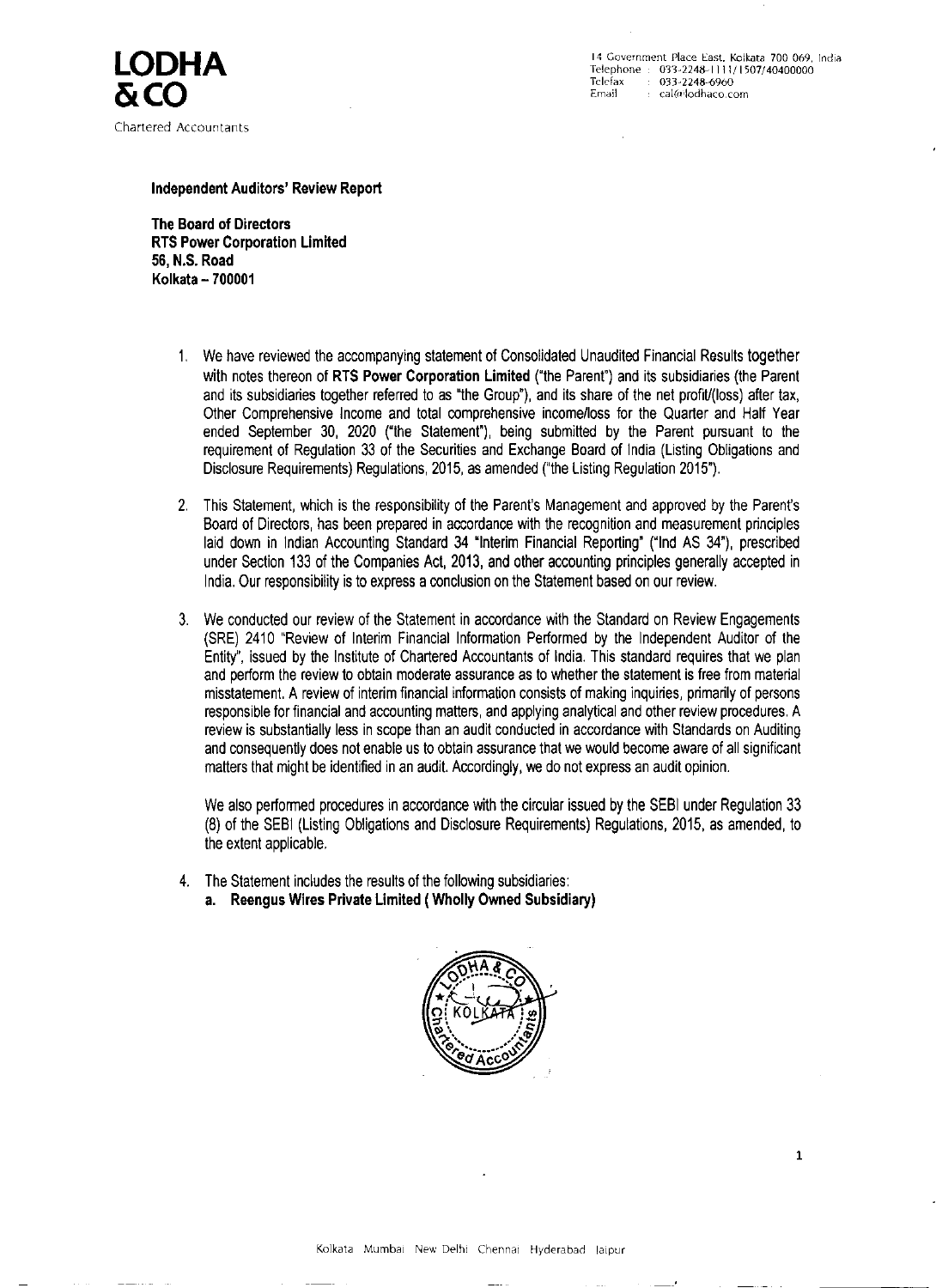- 5, Based on our review conducted and procedures performed as stated in paragraph 3 above and based on the consideration of the unaudited financial results referred to in paragraph 6 below, we report that nothing has come to our attention that causes us to believe that the accompanying Statement, prepared in accordance with the recognition and measurement principles laid down in the aforesaid Indian Accounting Standard and other accounting principles generally accepted in India, has not disclosed the information required to be disclosed in terms of the Listing Regulations 2015, including the manner in which it is to be disclosed, or that it contains any material misstatement.
- Our conclusion on the Statement is not modified in respect of the above matter.

Date : November 13, 2020<br>
Membership No. 055104 UDIN: 20055104AAAAEL3024

 $\sim 100$ 



For Lodha & Co, Chartered Accountants Firm's ICAI Registration No. 301051E

Place : Kolkata 4 Place : Kolkata 4 Place : Kolkata 4 Partner



 $\Delta \sim$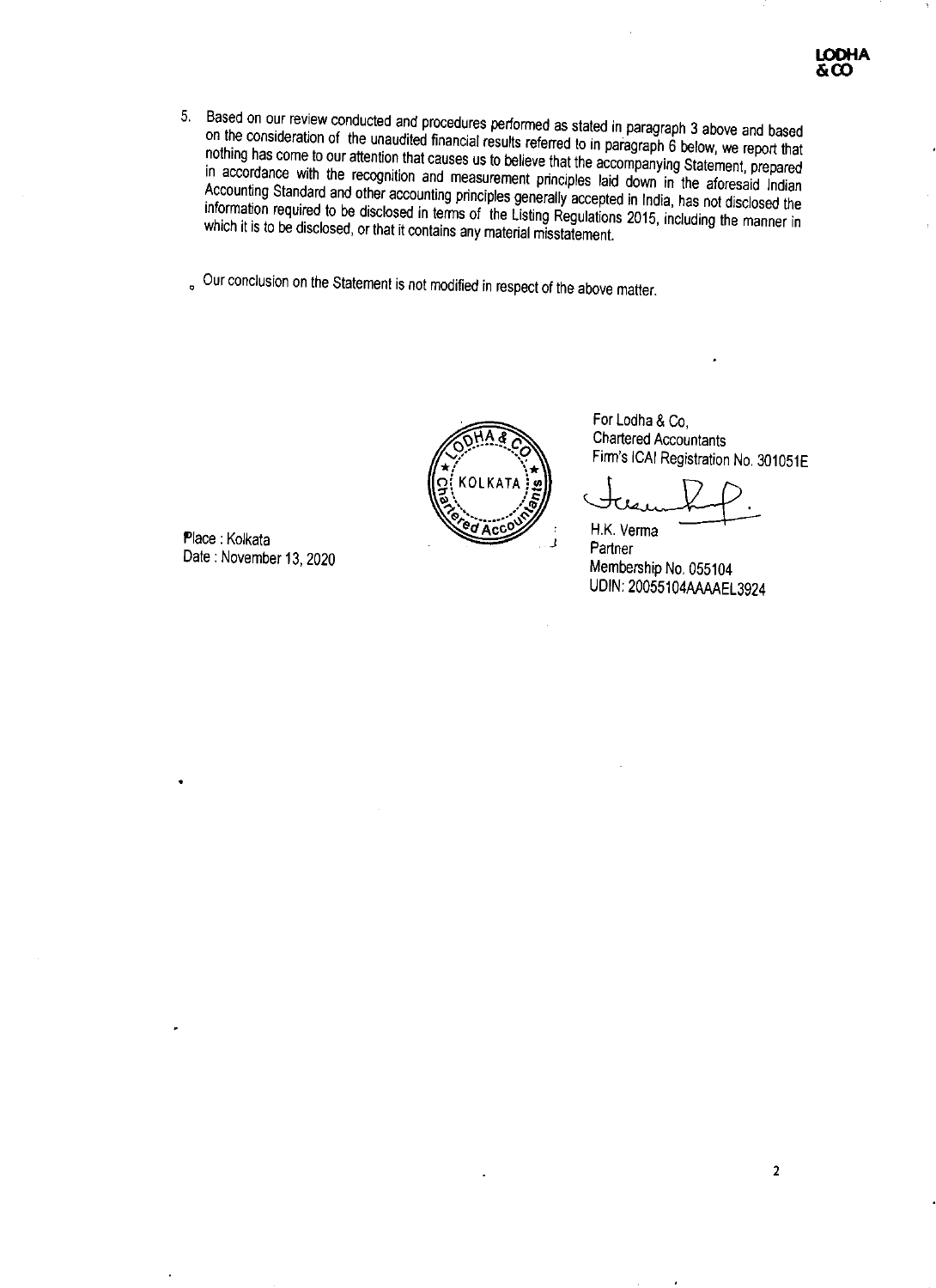### **RTS Power Corporation Limited** CIN: L17232WB1947PLC016105 Registered Office: 56, Netaji Subash Road, Koikaţa- 700 001 Tel. No.: (033)2242-6025 ; Fax:(033) 2242-6732 Website: www.rtspower.com E-mail: headoffice@rtspower.com

Statement of Un-Audited Consolidated Financial Results for the Quarter and Six months ended 30th September, 2020

(Rupees in Lakhs)

 $\sim$ 

÷

 $\bullet$ 

| SL. |                                                                                              |                    | <b>QUARTER ENDED</b> |                    |                    | <b>HALF YEAR ENDED</b> | YEAR ENDED          |
|-----|----------------------------------------------------------------------------------------------|--------------------|----------------------|--------------------|--------------------|------------------------|---------------------|
| NO. | <b>PARTICULARS</b>                                                                           | 30.09.2020         | 30.06.2020           | 30.09.2019         | 30.09.2020 1       | 30.09.2019             | 31.03.2020          |
|     |                                                                                              |                    |                      |                    |                    |                        |                     |
|     |                                                                                              | <b>Unaudited</b>   | Unaudited            | <b>Unaudited</b>   | Unaudited          | Unaudited              | Audited             |
|     | <b>I Revenue from Operations</b>                                                             | 2,103.79           | 1413.20              | 2,598.39           | 3,516,99           | 7,042.48               | 11,162.40           |
|     | IIIOther Income                                                                              | 237.93             | 57.60                | 43.52              | 295.53             | 96.S8                  | 200.59              |
|     | (III)Total Income (I+II)                                                                     | 2,341.72           | 1,470.80             | 2,641.91           | 3,812.52           | 7,139.06               | 11,362.99           |
|     | IV Expenses<br>Cost of Materials Consumed                                                    |                    |                      |                    |                    |                        |                     |
|     | Changes in Inventories of Finished Goods, Stock -in- Trade and Work-In-Progress              | 1,336.09<br>309.14 | 604,62<br>115.93     | 1,671.29<br>521.65 | 1,940.71<br>425.07 | 4,246.02<br>836.22     | 5,964.23<br>1136.50 |
|     | Employee Benefits Expense                                                                    | 71.24              | 52.78                | 85.95              | 124.02             | 177.25                 | 358,90              |
|     | Finance Costs                                                                                | 42.31              | 55.04                | 50.94              | 97.35              | 174.59                 | 284.78              |
|     | Depreciation and Amortization Expense                                                        | 62.07              | 63.06                | 71.31              | 125.13             | 141.81                 | 250.00              |
|     | Other Expenses                                                                               | 315.51             | 424.13               | 194.66             | 739.64             | 1,056.62               | 2,112.76            |
|     | Total Expenses (IV)                                                                          | 2136.36            | 1315.56              | 2,605.80           | 3,451.92           | 6,632.51               | 11,107.17           |
|     | V}Profit before tax (III-IV).                                                                | 205.36             | 155.24               | 36.11              | 360.60             | 506.55                 | 255.82              |
|     | VI Tax Expenset                                                                              |                    |                      |                    |                    |                        |                     |
|     | (1) Current Tax                                                                              | 13.16              | 35.95                | 20.80              | 49.13              | 162.00                 | 188.28              |
|     | (2) Deferred Tax charge/(Credit)                                                             | 45.79              | 3.31                 | (15.08)            | 49.10              | (32.60)                | (1047.17)           |
|     |                                                                                              | 146.39             | 115.98               | 30.39              | 262.37             | '377.15                | 1114.71             |
|     | VII Profit for the period(V-VI)                                                              |                    |                      |                    |                    |                        |                     |
|     | VIII Other Comprehensive Income<br>(i) Items that will not be reclassified to Profit or loss | 0.06               | 0.05                 | -                  | 0.11               | (1.03)                 | 19.06               |
|     |                                                                                              |                    |                      | (0.52)<br>0.15     | (0.02)             | 0.29                   |                     |
|     | (iii) income tax relating to ilterns that will not be reclassified to Profit or loss         | (0.01)             | (0.01)               |                    |                    |                        | 15.04               |
|     | Other Comprehensive Income For the Period, net of tax.                                       | 0.05               | 0.04                 | [0.37]             | 0.09               | (0.74)                 | 34.10               |
|     | Total Comprehensive Income for the Period comprising profit and other comprehensive          |                    |                      |                    |                    |                        |                     |
|     | $\mathbb{K}$ (income for the period (VII+VIII).                                              | 145.44             | 115.02               | 30.02              | 262.46             | 376.41                 | 1148.81             |
|     | X Net Profit attributable to:                                                                |                    |                      |                    |                    |                        |                     |
|     | a) Owners of the Parent                                                                      | 146.39             | 115.98               | 30.39              | 262.37             | 377.15                 | 1,114.71            |
|     | b) Non-Controlling Interest                                                                  | <b>NA</b>          | NA.                  | <b>NA</b>          | NA.                | NA.                    | NA                  |
|     |                                                                                              |                    |                      |                    |                    |                        |                     |
|     | XI Other Comprehensive Income attributable to:                                               |                    |                      |                    |                    |                        |                     |
|     | [a] Owners of the Parent                                                                     | 0.05               | 0.04                 | (0.37)             | 0.09               | (0.74)                 | 34.10               |
|     | b) Non-Cantrolling Interest                                                                  | NA.                | <b>NA</b>            | NA.                | NA.                | NA                     | <b>NA</b>           |
|     |                                                                                              |                    |                      |                    |                    |                        |                     |
|     | XII Total Comprehensive Income attributable to:                                              |                    |                      |                    |                    |                        |                     |
|     | [a) Owners of the Parent                                                                     | 146.44             | 116.02               | 30.02              | 262.46             | 376.41                 | 1148.81             |
|     | b) Non-Controlling Interest                                                                  | <b>NA</b>          | NA                   | <b>NA</b>          | <b>NA</b>          | NA                     | <b>NA</b>           |
|     | X Paid -up equity share capital (Face Value of Rs. 10 per share)                             | 916.85             | 916.85               | 916.85             | 916.85             | 916.85                 | 916.85              |
|     | ΧIΙ                                                                                          |                    |                      |                    |                    |                        | 11546.72            |
|     | <b>Other Equity</b>                                                                          |                    |                      |                    |                    |                        | (As at 31st March)  |
|     |                                                                                              |                    |                      |                    |                    |                        | 2020)               |
|     | XII Earnings Per share (EPS) of Rs 10 each (not annualised)                                  |                    |                      |                    |                    |                        |                     |
|     | Basic (Rs.)<br>$\vert(1) \vert$                                                              | 1.60               | 1.26                 | 0.33               | 2.86               | 4.11                   | 12.16               |
|     | Diluted (Rs.)<br>(2)                                                                         | 1.60               | 1.26                 | 0.33               | 2.86               | 4.11                   | 12.16               |



 $\bullet$ 

 $\blacktriangle$ 

 $\overline{\phantom{a}}$ 

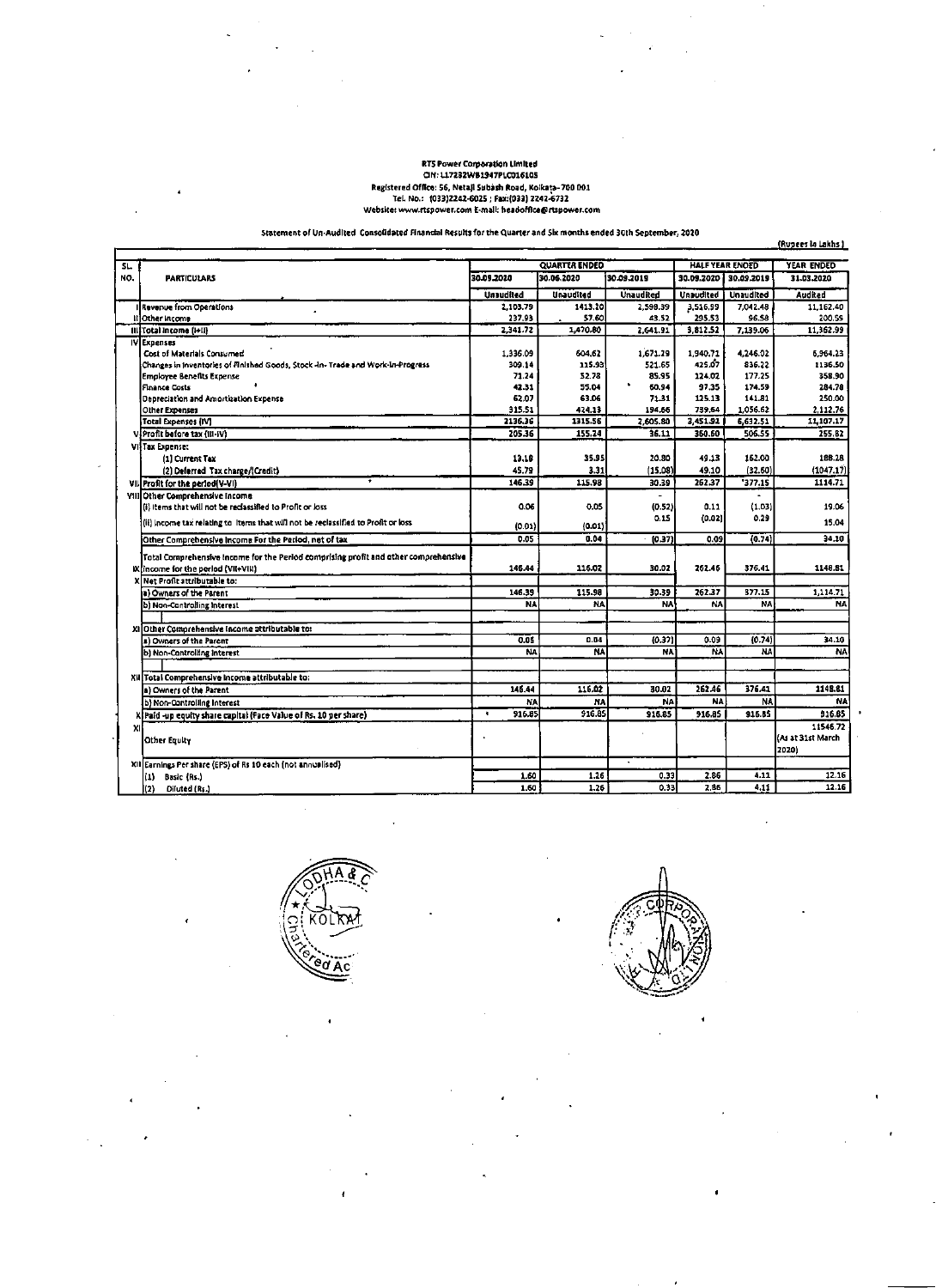# **RTS Power Corporation Limited Note 1.** Note 1.

| <b>Particulars</b>                                                                                                          | STATEMENT OF CONSOLIDATED ASSETS AND LIABILITIES | Note 1                               |
|-----------------------------------------------------------------------------------------------------------------------------|--------------------------------------------------|--------------------------------------|
|                                                                                                                             | As at September                                  | (Rupees in Lakhs)<br>As at March 31, |
|                                                                                                                             | <u>30, 2020.</u><br>(Un-Audited)                 | <u> 2020 </u><br>(Audited)           |
| <b>ASSETS</b>                                                                                                               |                                                  |                                      |
| (1) Non-Current Assets                                                                                                      |                                                  |                                      |
| (a) Property, Plant and Equipment<br>(b) Capital Work in Progress                                                           | 9,519.45<br>25.52                                | 8,765.03<br>424.13                   |
| (c) investment Property                                                                                                     | 0.73                                             | 0.73                                 |
| (d) Other Intangible assets<br>(e) Financial Assets                                                                         | 11.85                                            | 10.86                                |
| (i) Investments                                                                                                             | 236.62                                           | 236.62                               |
| (ii) Other Financial Assets                                                                                                 | 149.61                                           | 146.24                               |
| (f) Non Current Tax Assets(Net)<br>(g) Other non-current assets                                                             | 27.35<br>233.15                                  | 61.14<br>56.44                       |
| Total Non Current Assets                                                                                                    | 10,204.28                                        | 9,701.19                             |
| (2) Current Assets                                                                                                          |                                                  |                                      |
| (a) inventories                                                                                                             | 2,111.06                                         | 2,329.06                             |
| (b) Financial Assets<br>(l) investments                                                                                     | 685.14                                           | 523.27                               |
| (ii) Trade receivables                                                                                                      | 4,574.34                                         | 3,994.43                             |
| (fil) Cash and cash Equivalents                                                                                             | 310.75                                           | 107.85                               |
| (iv) Other Bank balances<br>(v) Loans                                                                                       | 493.14<br>0.36                                   | 508.94<br>0.76                       |
| (vl) Other Financial Assets                                                                                                 | 27.29                                            | 37.02                                |
| (c) Other current assets<br><b>iTotal Current Assets</b>                                                                    | 430.39<br>8,632.47                               | 344.87<br>7,846.20                   |
|                                                                                                                             |                                                  |                                      |
| <b>Total Assets</b>                                                                                                         | 18,836.75                                        | 17,547.39                            |
| EQUITY AND LIABILITIES                                                                                                      |                                                  |                                      |
| <b>Equity</b>                                                                                                               | 916.85                                           |                                      |
| (a) Equity Share Capital<br>(b) Other Equity                                                                                | 11,809.18                                        | 916.85<br>11,546.72                  |
| <b>Total Equity</b>                                                                                                         | 12,726.03                                        | 12,463.57                            |
| <b>Lisbilities</b>                                                                                                          |                                                  |                                      |
| (1) Non-current liabilites                                                                                                  |                                                  |                                      |
| (a) Financial Liabilities                                                                                                   | 322.75                                           | 35.34                                |
| (I) Borrowings<br>[(ii) Other Financial Ilabilities                                                                         | 204.27                                           | 344.85                               |
| [(b) Provisions                                                                                                             | 48.43                                            | 48.54                                |
| (c) Deferred Tax Liabilities (Net)<br>(d) Other Non Current Liabilities                                                     | 1,757.98<br>0.04                                 | 1,708.86<br>0.04                     |
| Total Non-current Ilabilites                                                                                                | 2,333.47                                         | 2,137.63                             |
| (2) Current liabilities                                                                                                     |                                                  |                                      |
| (a) Financial Liabilities                                                                                                   |                                                  |                                      |
| (i) Borrowings<br>[{ii) Trade payables                                                                                      | 1,806.51                                         | 632.16                               |
| Total outstanding dues to micro enterprises and small                                                                       | , 2.24                                           | 71.41                                |
| enterprises and                                                                                                             |                                                  |                                      |
| Total outstanding dues of creditors other than micro-<br>enterprises and small enterprises                                  | 1,794.89                                         | 1,902.12                             |
| (iii) Other financial liabilities                                                                                           | 25.07                                            | 150.45                               |
|                                                                                                                             | 136.85                                           | 181.92                               |
|                                                                                                                             | 11.69                                            | 8.13                                 |
|                                                                                                                             |                                                  |                                      |
| (c) Provisions                                                                                                              | 3,777.25                                         | 2,946.19                             |
| (b) Other current liabilities<br>(d) Current tax Liabilities (Net)<br>Total Current Liabilities<br><b>Total Liabilities</b> | 6,110.72                                         | 5,083.B2                             |



 $\blacksquare$ 

 $\bullet$ 

 $\sim$ 

 $\ddot{\phantom{1}}$ 

 $\mathbf{v}$ 

 $\bullet$ 

 $\bullet$ 

 $\bullet$ 

 $\ddot{\phantom{1}}$ 

.



 $\blacktriangle$ 

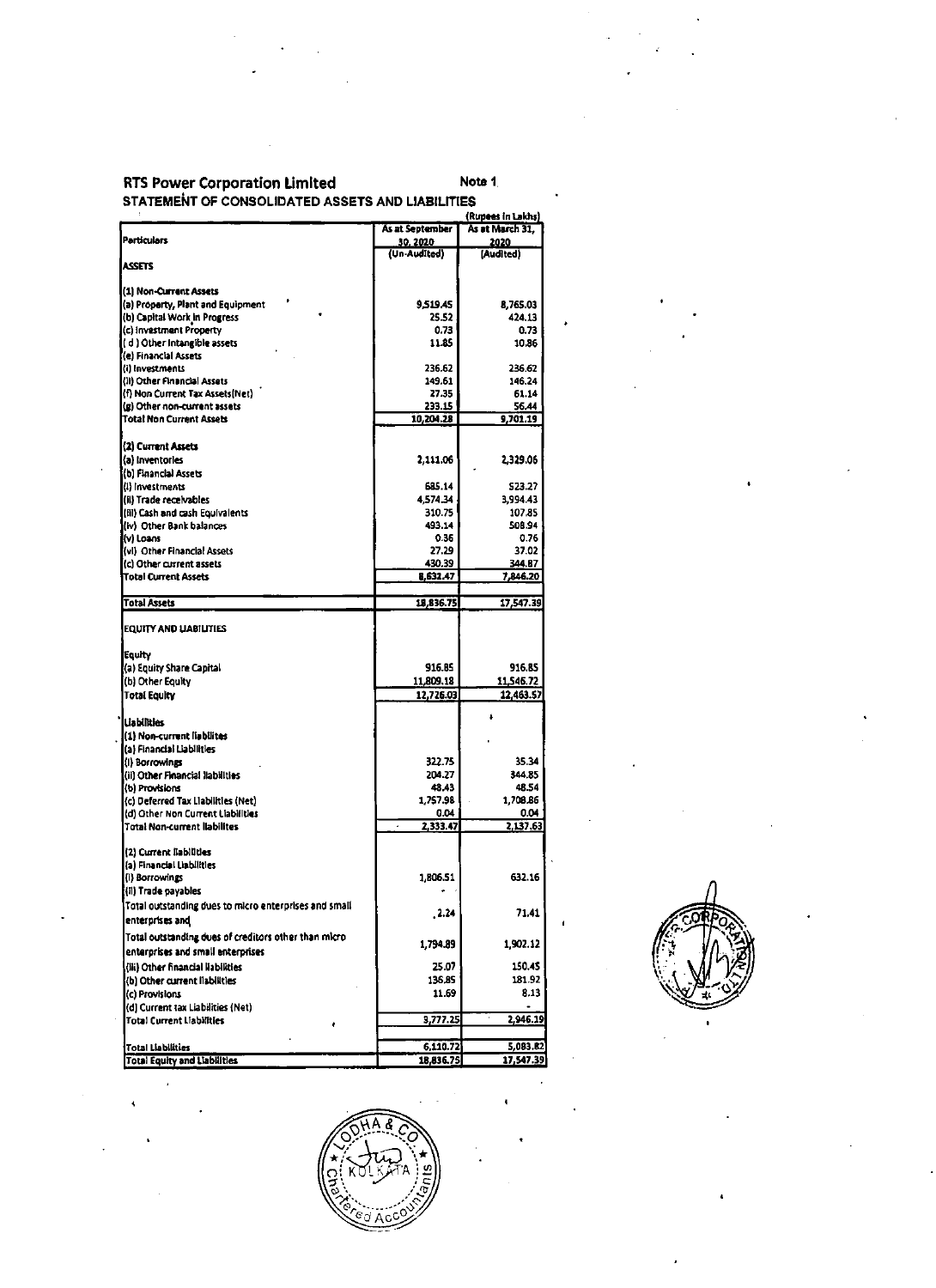|--|--|--|--|

## Unaudited Statement of Consolidated Cash Flows for the Hatf year ended Septembar 30, <sup>2020</sup>

的,我们也不会有什么?""我们的人,我们也不会有什么?""我们的人,我们也不会有什么?""我们的人,我们也不会有什么?""我们的人,我们也不会有什么?""我们的

 

| ÷.                                                                                                                                |                                                                                           |                                    |                   |
|-----------------------------------------------------------------------------------------------------------------------------------|-------------------------------------------------------------------------------------------|------------------------------------|-------------------|
| ÷                                                                                                                                 | ٠                                                                                         |                                    |                   |
|                                                                                                                                   | ٠                                                                                         |                                    |                   |
| ٠.                                                                                                                                |                                                                                           |                                    |                   |
|                                                                                                                                   |                                                                                           |                                    |                   |
|                                                                                                                                   |                                                                                           |                                    |                   |
|                                                                                                                                   |                                                                                           |                                    |                   |
|                                                                                                                                   |                                                                                           |                                    |                   |
|                                                                                                                                   |                                                                                           |                                    |                   |
|                                                                                                                                   |                                                                                           |                                    | Note 2            |
|                                                                                                                                   |                                                                                           |                                    |                   |
|                                                                                                                                   | Unaudited Statement of Consolidated Cash Flows for the Half year ended September 30, 2020 |                                    |                   |
| <b>Particulars</b>                                                                                                                | Half year ended september 30, 2020                                                        | Half year ended september 30, 2019 | (Rupees in Lakhs) |
| A. CASH FLOW FROM OPERATING ACTIVITIES<br><b>INET PROFIT BEFORE TAX</b>                                                           |                                                                                           |                                    |                   |
| ADJUSTMENTS FOR -                                                                                                                 | 360.60                                                                                    |                                    | 506.55            |
| Depredation and Amortisation Expense                                                                                              | 125.13                                                                                    | 141.81                             |                   |
| Finance Costs<br>Dividend Income                                                                                                  | 97.35                                                                                     | 174.59                             |                   |
| Profit on sale of Property, Plant and Equipment                                                                                   | (6.08)                                                                                    | (2.51)                             |                   |
| (Interest Income *                                                                                                                | (48.98)                                                                                   | [0.64]<br>(49.05)                  |                   |
| Loss on sale of investments<br>Allowances for Doubtful Trade Receivables                                                          | 42.51                                                                                     | ${4.67}$                           |                   |
| Sundry Balances Written off                                                                                                       | 201.77                                                                                    | 210.14                             |                   |
| (Gain)/Loss on Fair Valuation of Financial Instruments                                                                            | (209.31)                                                                                  | 0.20<br>17.95                      |                   |
|                                                                                                                                   | 202.39                                                                                    |                                    | 4B7.82            |
| <b>OPERATING PROFIT BEFORE WORKING CAPITAL CHANGES</b><br>ADJUSTMENTS FOR -                                                       | 562.99                                                                                    |                                    | 994.37            |
| Trade and other receivables                                                                                                       | (781, 68)                                                                                 | 2,774.05                           |                   |
| inventories.                                                                                                                      | 218.00                                                                                    | 908.55                             |                   |
| Ecans and Advances<br>Trade Payables and Other Liabilities                                                                        | (81.06)                                                                                   | (27,88)                            |                   |
| <b>CASH GENERATED FROM OPERATIONS</b>                                                                                             | (201.95)<br>[846.71)]<br>(283, 72)                                                        | (2,905.59)                         | 749.13            |
| Direct Taxes (Pald)/ Refund                                                                                                       | <u>(15.33)</u>                                                                            |                                    | 1,743.49<br>10.57 |
| <b>INET CASH FLOW FROM/ (USED) IN OPERATING ACTIVITIES</b>                                                                        | [299.05]                                                                                  |                                    | 1,754.07          |
| <b>B. CASH FLOW FROM INVESTING ACTIVITIES:</b>                                                                                    |                                                                                           |                                    |                   |
| Purchase of Property, Plant and Equipment (Net)                                                                                   | (937.71)                                                                                  | ${143,99}$                         |                   |
| <b>Interest Received</b>                                                                                                          | 48.97                                                                                     | 51.44                              |                   |
| Bank Deposits having maturity more than three months<br>Purchase of Investments (Net)                                             | 15.12                                                                                     | (175.58)                           |                   |
| Dividend Received                                                                                                                 | 4.93<br>6.08                                                                              | (208.41)<br>2.51                   |                   |
| <b>INET CASH FLOW FROM/(USED) IN INVESTING ACTIVITIES</b>                                                                         | (862.61)                                                                                  |                                    | (474.03)          |
|                                                                                                                                   |                                                                                           |                                    |                   |
| <b>C. CASH FLOW FROM FINANCING ACTIVITIES</b>                                                                                     |                                                                                           |                                    |                   |
| Interest Paid                                                                                                                     | (97.19)                                                                                   | (153.59)                           |                   |
| Proceeds/ (repayment) of Borrowings from Bank (net)                                                                               | 1,389.06                                                                                  | (1,309.74)                         |                   |
| Proceeds/ (repayment) of Borrowings from Related Parties (net)<br>Proceeds/ (repayment) of Borrowings from Bodies corporate (net) | (62.22)<br>135.89                                                                         | (207.40)                           |                   |
|                                                                                                                                   |                                                                                           |                                    |                   |
| NET CASH FLOW FROM/(USED) IN FINANCING ACTIVITIES                                                                                 | 1,364.56                                                                                  |                                    | (1,670.73)        |
|                                                                                                                                   |                                                                                           |                                    |                   |
| NET INCREASE / (DECREASE) IN CASH & CASH EQUIVALENTS (A+B+C)<br>Cash and Cash Equivalents as at the beginning of the period       | 202.90                                                                                    |                                    | (390.69)          |
| Cash and Cash Equivalents as at the end of the period                                                                             | 107.85<br>310.75                                                                          |                                    | 633.87            |
|                                                                                                                                   |                                                                                           |                                    | 243.18            |
|                                                                                                                                   |                                                                                           |                                    |                   |
|                                                                                                                                   |                                                                                           |                                    |                   |
|                                                                                                                                   |                                                                                           |                                    |                   |
|                                                                                                                                   |                                                                                           |                                    |                   |
|                                                                                                                                   |                                                                                           |                                    |                   |
|                                                                                                                                   |                                                                                           |                                    |                   |
|                                                                                                                                   |                                                                                           |                                    |                   |
|                                                                                                                                   |                                                                                           |                                    |                   |
|                                                                                                                                   |                                                                                           |                                    |                   |
|                                                                                                                                   |                                                                                           |                                    |                   |
|                                                                                                                                   |                                                                                           |                                    |                   |
|                                                                                                                                   |                                                                                           |                                    |                   |
|                                                                                                                                   |                                                                                           |                                    |                   |
|                                                                                                                                   |                                                                                           |                                    |                   |
|                                                                                                                                   |                                                                                           |                                    |                   |



 $\mathcal{O}(\mathcal{O}(n))$  . The contract of the contract of the contract of the contract of the contract of the contract of the contract of the contract of the contract of the contract of the contract of the contract of the contra